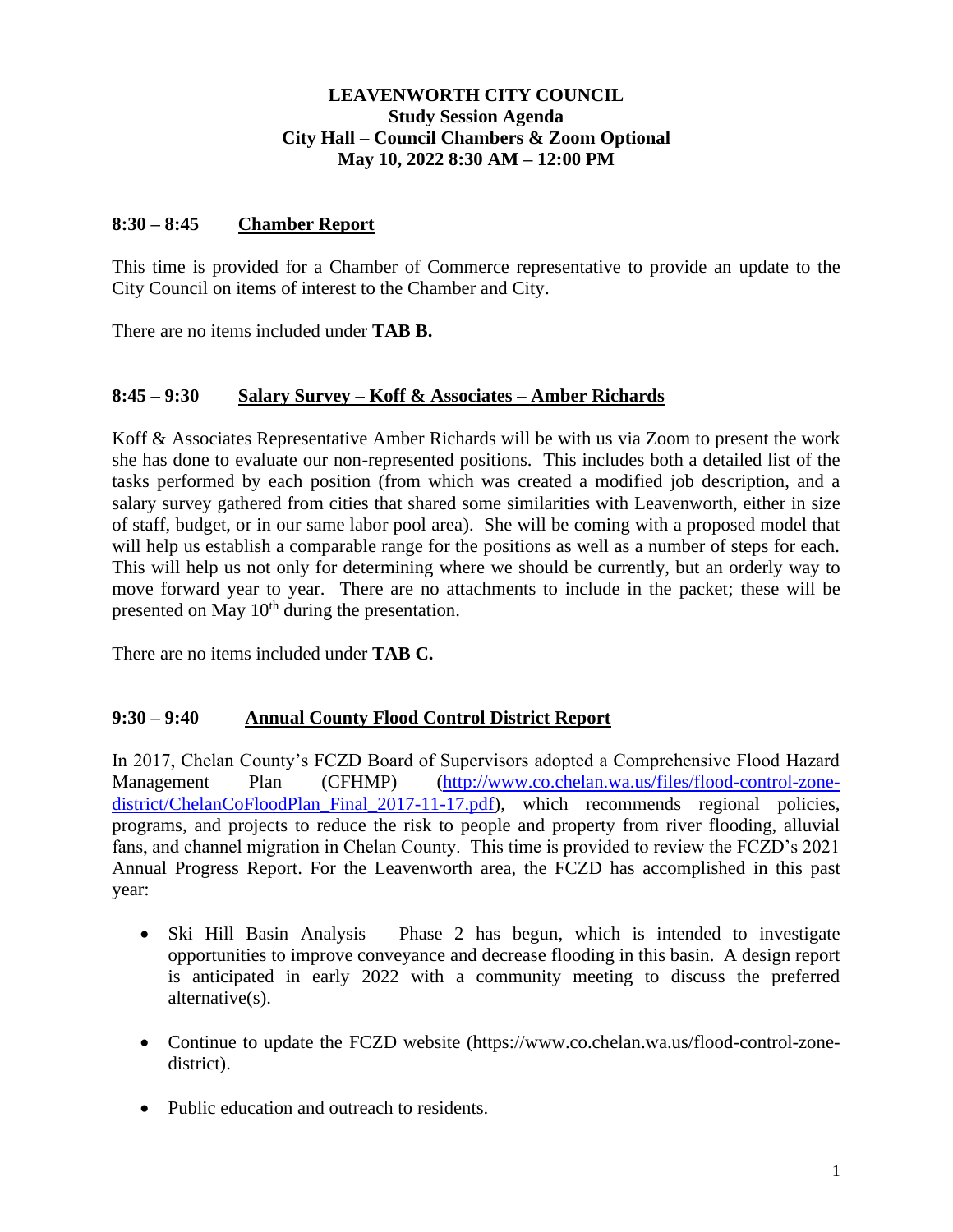Chelan County Environmental Coordinator Jason Detamore will be available to answer any questions.

The following item is included under **TAB D:**

• 2021 Annual Progress Report

# **9:40 – 9:50 Utility Rate Study Options**

This time is provided to review which direction the Council would prefer to go for utility rates in 2023. The City Council previously approved by Resolution 20-2017 the Utility Rate Study recommendations for the calendar years 2018 through 2022. However, the last Utility Rate Study did provide annual increases for Water, Sewer, Stormwater, and Garbage through 2024. In reviewing the rate increases for 2023, staff has concerns with the Water rate increase of 0% due to the need to build the fund balance for the upcoming major plant and line improvements that are planned to start around 2025-2026 and were not fully taken into account in the last study. As previously noted, the Garbage Fund has not recovered and needs consideration for higher rate increases than previously planned to restore the minimum 25% reserve funding in the City's Financial Policy. On the flip side, the Council may be able to consider a reduction in the Sewer rate increase of 8% for 2023 now that the loan funding has been finalized and the debt payments are less than previously anticipated and there are no current concerns in regard to the Stormwater suggested rate increase.

The question for Council today is whether they prefer moving forward in 2022, or waiting until 2023 with a full Utility Rate Study (estimate \$75,000-\$100,000 that is not currently budgeted for), or proceed with staff recommendations for rates in 2023 that will be different than the previous study and in alignment with expectations based on the budgeting process that will occur this summer for the 2023-2024 Biennial Budget. If the Council chooses moving forward with the Study in 2022, staff will need to proceed immediately with putting out a Request for Proposal (RFP) to meet a late fall completion date; this proposal will also include a review of System Development Charges (SDC's also known as Utility Connection Fees for new construction) for Water, Sewer and Stormwater that has not been done since 2011 and was last amended in December 2013 for the 2014 calendar year. If the Council chooses to allow staff to make recommendations for 2023, the full Utility Rate Study with SDC review will be planned for 2023; allowing time for staff to reduce work load burdens occurring this year and proceed with the RFP this winter.

The following item is included under **TAB E:**

• Resolution 20-2017

# **9:50 – 10:20 Review of Building Height Discussions at the Planning Commission**

This time is provided to review the Planning Commission's review of height determination options. The handout provided here is the same as the Planning Commission's May 4, 2022 meeting packet materials. We will review it briefly then overview the discussions from the Planning Commission meeting before taking any questions.

The following item is included under **TAB F:**

• Height Options Handout from the May 4<sup>th</sup> Planning Commission Packet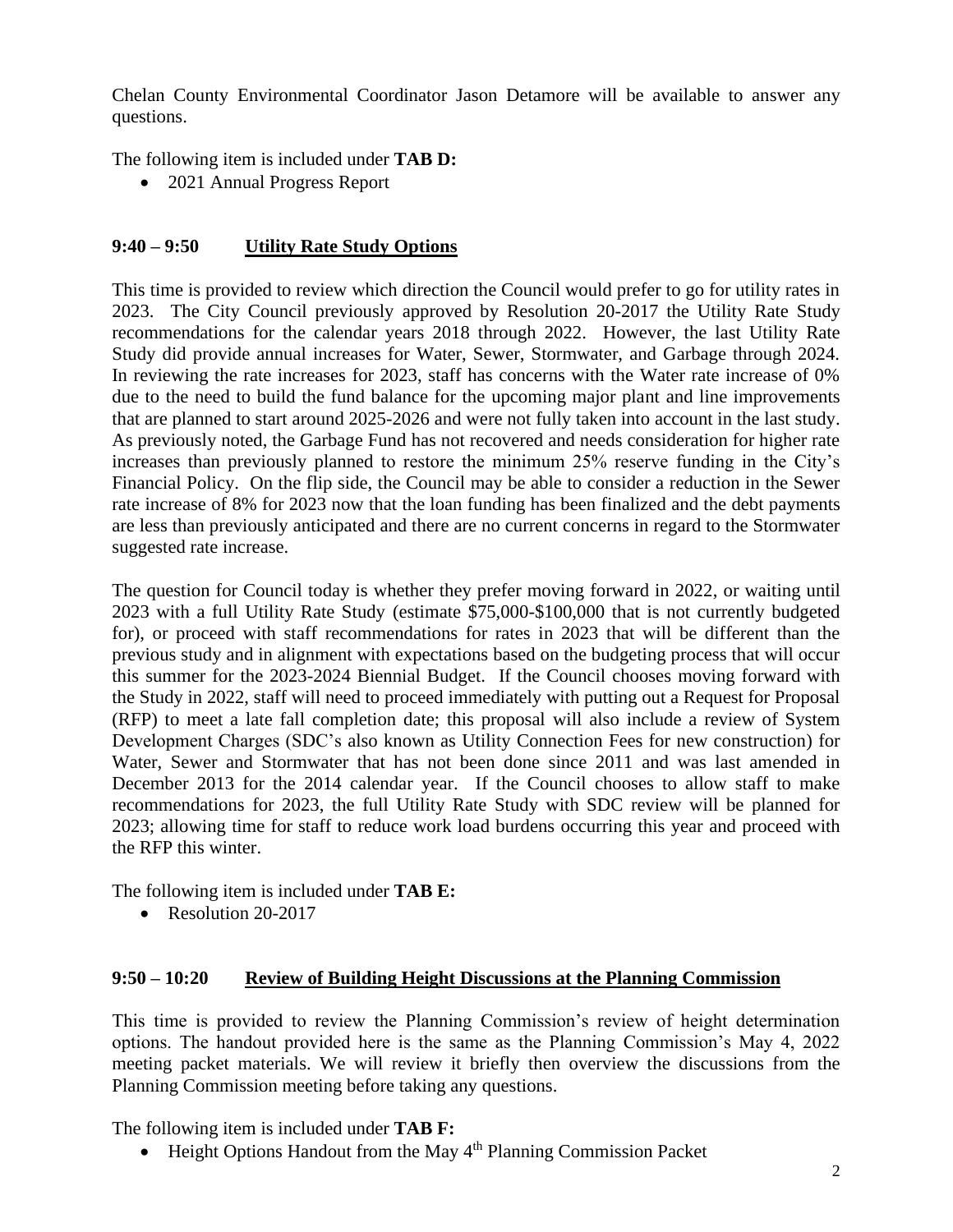#### **10:20 – 10:40 Water System Flow Testing – Gray & Osborne**

This time is provided for Gray & Osborne to present water system flow test findings associated with the Water Treatment Plant Alternatives Analysis project. As the Water Treatment Plant Alternatives Analysis project proceeded, questions arose about the ability to deliver water to the City's distribution system. Any upgrades or improvements to the Water Treatment Plant are directly connected to the distribution system. Gray & Osborne performed a flow test with City Public Works staff measuring the ability to deliver water to the City's distribution system through the existing Water Treatment Plant and wells under varying hydraulic conditions. Flow test results are outlined in the provided Gray & Osborne technical memorandum in addition to conclusions and next steps.

The following item is included under **TAB G:**

• April 27, 2022 Gray & Osborne Flow Testing Technical Memorandum

#### **10:40 – 11:05 Capacity Building**

Provided in the packet materials is an outline of general duties and budget estimates of the planned request for the final Phase III of Capacity Building that began in late 2020. Initially these final position changes were anticipated to occur in 2023; however, due to ongoing needs for staff to maintain existing services and initiate new capital related projects and programs, staff is requesting beginning this by June 2022. In this final phase of requests staff will review the following recommendations:

Finance / Records / Upper Valley Park & Recreation Service Area (PRSA): This request includes modifications to move the existing 4.5 FTE (Full time Equivalent) to 5 FTE; an addition of one part-time position to a full-time position. (The first 2 slides included is provided to identify two of the positions (Office Assistant and Deputy Clerk) in this department that are not being modified.) This request relieves some pressure on the Finance Director / City Clerk by separating this position into two full-time dedicated staff for Finance (Finance Director) and Records (City Clerk); the Finance Director will remain as the overall Department Director with training and mentoring of the existing Assistant Deputy-City Clerk that will be transferred per the City's Personnel Policy to City Clerk (addition of .5 FTE – non-union position). The existing Assistant Deputy-City Clerk (change to Assistant Deputy-PRSA Clerk) will become a vacant union covered position that will be modified to include the existing finance duties and replaces the City Council support duties to be support for the PRSA Board and Pool Manager. As a note, the current part-time hourly position for the PRSA was anticipated through June 2022 with funding and included the departure of the PRSA Coordinator; with the recent budget amendment, funding for salary and wages was increased from pool fund reserves to ensure continuing this position through year-end.

Public Works – This request is for the addition of a Capital Improvement Program Manager and dedicated assistant to the Public Works Director to assist in major capital project planning, grant and contract acquisitions and project management with the focus being on prioritizing and expediating projects on the City's Capital Improvement and Transportation Plans. This position will work closely with key staff, engineers and contractors to ensure projects move forward based on funding availability and staff support needs.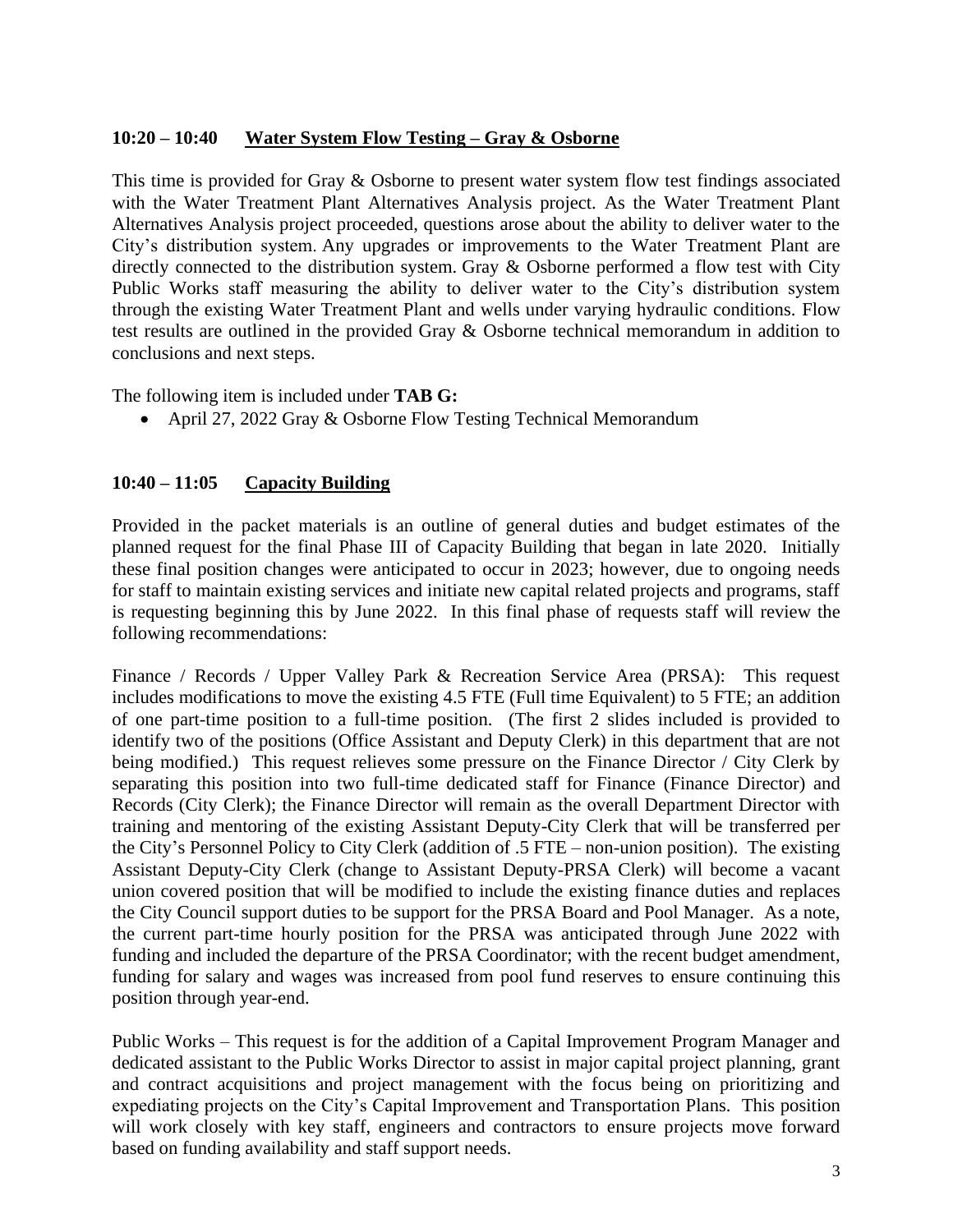Parking – This request is to add a Parking Enforcement Officer that will assist the new Parking Program Manager with on-the-ground support for maintenance of parking meters and enforcement duties. Currently, the City contracts out the parking enforcement to Pacific Security; with the addition of this position enforcement can be more focused on a weekly basis by staff and assistance from Pacific Security can be reduced to specific schedules for after-hours and weekend patrols. This position will also assist in future support for residential enforcement, signage and new equipment purchasing and maintenance.

The following item is included under **TAB H:**

• PowerPoint Presentation of Duties and Estimated Wages

# **11:05 – 11:15 Public Works Code Amendments – LMC 12.04 and 13.06**

This time is provided to review proposed code changes to LMC 12.04 (Excavations) and LMC 13.06 (Cross Connection Control). Proposed LMC 12.04 changes are related to general housekeeping (e.g., grammar, position title changes), adding section 12.04.040 *Application – Bond – Requisites – Amount* to establish a \$10,000 maintenance bond requirement, and making violation language consistent with other code enforcement actions under LMC 21.13. Proposed LMC 13.06 changes include housekeeping updates (e.g., pronouns, grammar) and adding section 13.06.255 *Alternative penalty in lieu of termination*.

The following items are included under **TAB I:**

- Proposed LMC 12.04 changes redlines (complete chapter)
- Proposed LMC 13.06 changes redlined pages only

# **11:15 – 11:45 Icicle Bridge Parking**

This time is provided to review the City property at Icicle Bridge which historically has been used for public and commercial access to the Wenatchee River for water recreation (tubes, rafts, kayaks, and paddleboards). This year, Chelan County will be expanding and re-decking Icicle Bridge. The anticipated start date is June 6, 2022 with sixty working days to complete the project. During this time the bridge will be either limited to one-lane traffic or closed with a detour via East Leavenworth Road.

In support of this project and in an effort to address the on-going challenge of maintaining city access to the well site, the staff is considering limited access to the city property at Icicle Bridge. The larger concern for the City has been people parking in front of the well access gate or accessing the well property.

Dave Johnson, Leavenworth Outdoor Center, as part of his rafting/tubing Commercial Water Permit, will be requesting approval of a two-year pilot program for a free shuttle (his customers and any public) between the East Leavenworth boat launch site and Icicle Bridge. Staff has been discussing options for pick up at Glacier lot (formally WSDOT / P6) and considering a pick up at Aasgard (formally P1). The shuttle would be able to loop through the Icicle City property for drop off every 15-20 minutes.